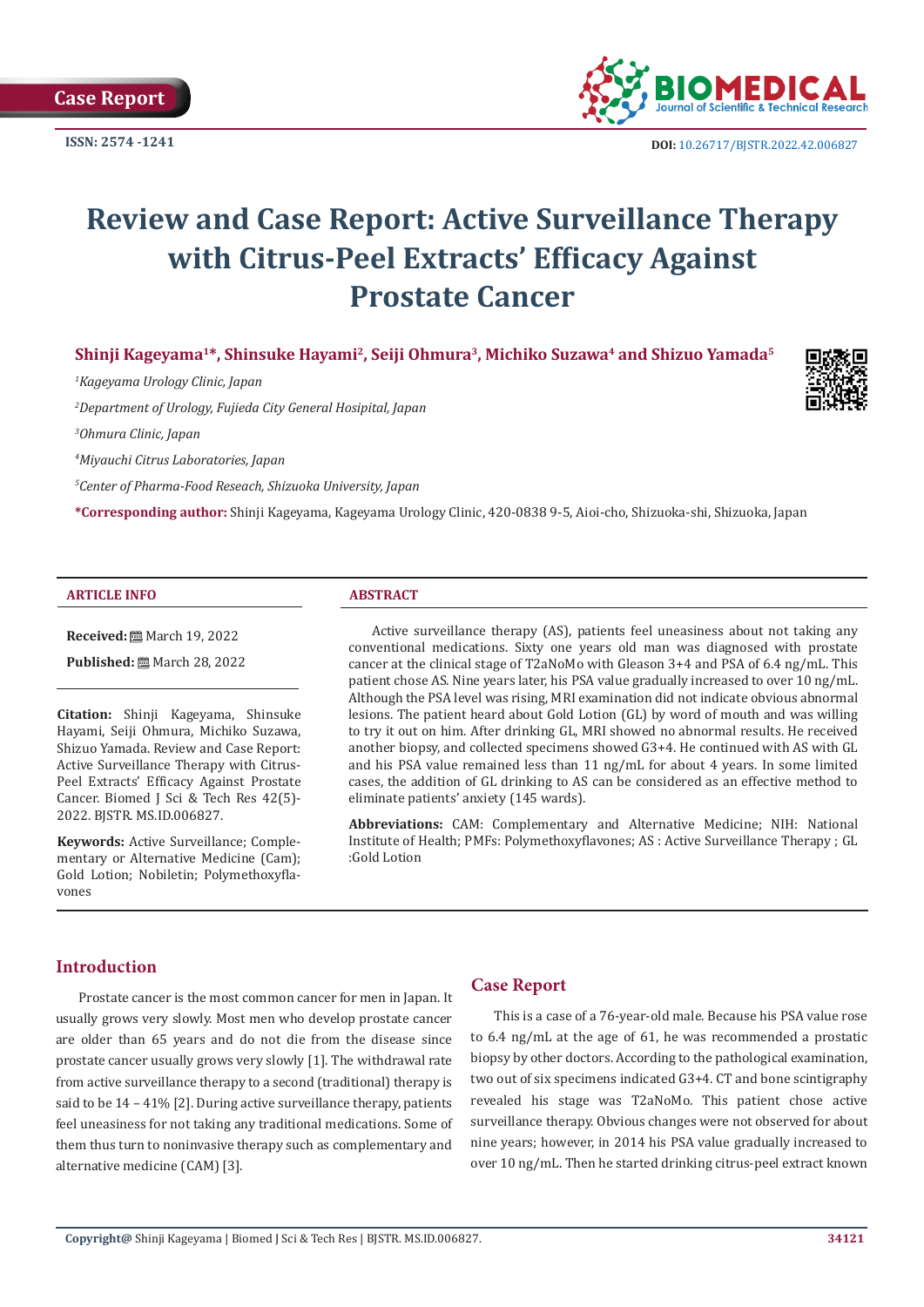as GL among researchers (Gold Lotion produced by Miyauchi Citrus Research Center, Ltd., Takasaki, Japan) as a CAM therapy. We recommended another biopsy to him to be assured of no prostate cancer progression. The patient under active surveillance was a little anxious about receiving no traditional medical treatment, so that careful follow-up of PSA levels was required. Although the PSA level was rising, MRI examination did not indicate obvious abnormal lesions. The patient heard about GL by word of mouth and was willing to try it out on him. One-year drinking of GL

showed no abnormal results in MRI, except for prostatic adenoma (Figure 1). His PSA increased to 11.2 ng/mL. He decided to have another biopsy. Collected specimens showed no sign of progression in Gleason score but a small number of cancer cells (one out of six specimens with G3+4) in September 2015. He decided to continue active surveillance therapy with GL. As of November 2017, his PSA value remained less than 11 ng/mL for about 4 years despite small interruption periods of GL drinking (Figures 2A & 2B).



**Figure 1:** MRI showed large prostate adenoma; however, the margin is smooth with no lymph node swelling.



**Figure 2:** Clinical course of this patient

- A. From the initinal diagnosis from 2006 to 2014,
- B. Afer GL drinking period from 2014 to 2019.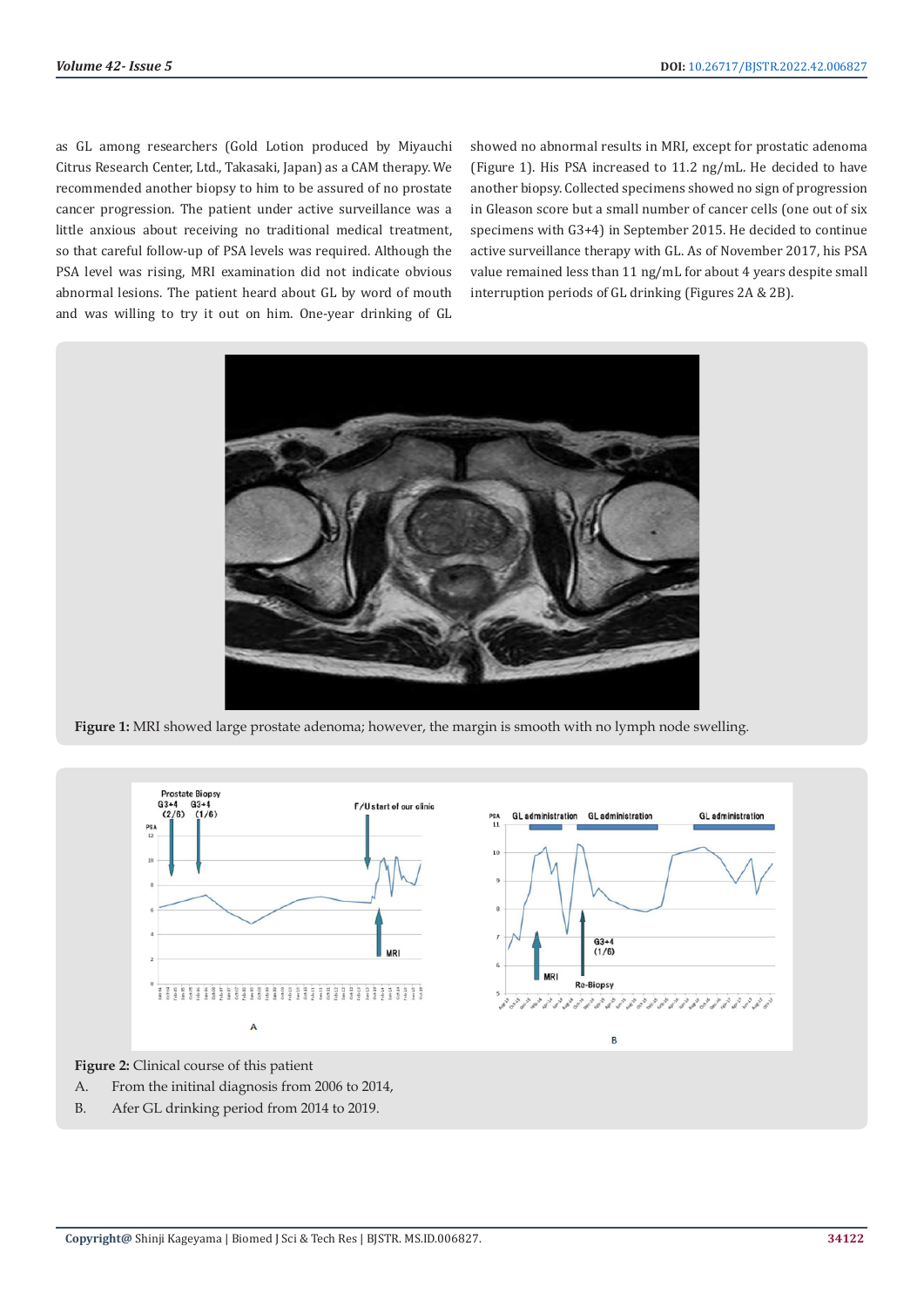### **Discussion and Conclusion**

Complementary and alternative medicine (CAM) is a form of treatment used in addition to or instead of standard therapy. Standard treatments go through a long and careful research process to prove they are safe and effective, but less is known about most types of CAM. In the treatment of advanced-stage cancer, CAM is carried out as palliative therapy, about which the National Institute of Health (NIH) provides precise information on their website: calcium, green tea [4], lycopene, pomegranate, selenium and vitamin E, soy, and modified citrus pectin. Selenium and vitamin E are probably two of the most popular dietary supplements being considered for their use in the reduction of prostate cancer risk. Thirty-six percent of cancer patients in Hawaii used CAM [5]. GL, containing citrus pectin, also contains a high amount of nobiletin which is effective against prostate cancer cells, according to an *in vivo* nude mouse study [6]. Furthermore, GL contains other

polymethoxyflavones (PMFs), exerting beneficial effects through antigrowth, antiangiogenesis, and cell cycle arrest commands or mediate signals to live or die by apoptosis.

Treatment with GL by both intraperitoneal (i.p.) injection and oral administration dramatically reduced both weights (57%-100% inhibition) and volumes (78%-94% inhibition) of the tumors without any observed toxicity. These inhibitory effects were accompanied by mechanistic down-regulation of the protein levels of inflammatory enzymes (inducible nitric oxide synthase, iNOS and cyclooxygenase-2, COX-2), metastasis (matrix metallopeptidase-2, MMP-2 and MMP-9), angiogenesis (vascular endothelial growth factor, VEGF), and proliferative molecules, as well as by the induction of apoptosis in prostate tumors [7]. Recent research showed flavonoid has a useful compound to prevent proliferation and migration of prostate cancer cells through PI3K/ Akt/NFkB signaling [8]. Among other GL cases, some patients showed favorable clinical results (Figure 3).

## Summary of using Gold Lotion™

| decade             | age | <b>Drinking</b><br>duration<br>(year) | <b>Volume</b><br>/day<br>(cc) | <b>Initial</b><br><b>PSA</b> | <b>Nadir</b><br><b>PSA</b> | <b>Combained other treatments</b>     |
|--------------------|-----|---------------------------------------|-------------------------------|------------------------------|----------------------------|---------------------------------------|
| 2004               | 80  | 1                                     | 10                            | 278                          | 1                          | LH-RH                                 |
| 2005               | 67  | $\overline{2}$                        | 15                            | 24.4                         | 13.3                       | none                                  |
| 2008               | 66  | $\overline{7}$                        | 10                            | 0.3                          | 0.02                       | none                                  |
| 2012               | 70  | $\overline{2}$                        | $10 - 30$                     | 0.2                          | 0.05                       | After Prostatectomy                   |
| 2013               | 69  | 1.5                                   | 30                            | 16.1                         | 10.5                       | none                                  |
| 2017               | 70  | $\overline{2}$                        | 20                            | 9.2                          | 3.1                        | None (From personal<br>communication) |
| 2019<br>(our case) | 71  | 4                                     | 20                            | 10.1                         | 6.6                        | none                                  |
|                    |     |                                       |                               |                              |                            |                                       |

(Adding our case to Miyauchi citrus laboratory data)

**Figure 3:** List of patients who used GL and clinical and results (supported by Miyauchi citrus laboratories).

During active surveillance therapy, particularly for the patient who often tends to develop anxiety [9], CAM was a useful method to get rid of his anxiety. Although it is unknown whether the rise in PSA when starting to drink GL was due to cancer progression, there was no deterioration in his urination condition nor an increase in the amount of residual urine that indicates the progression of cancer [10]. The rise in PSA may be assumed to be an indication of progression. However, after the start of GL oral administration,

his serum free testosterone level stayed normal; therefore, the effect on the endocrine system seems low. Hence, it is my opinion that subsequent treatments shall not be negatively influenced by the use of GL. In conclusion, in some limited cases, the addition of GL to Active Surveillance therapy can be considered as an effective method to eliminate patients' anxiety, and some anticancer effects can be expected.